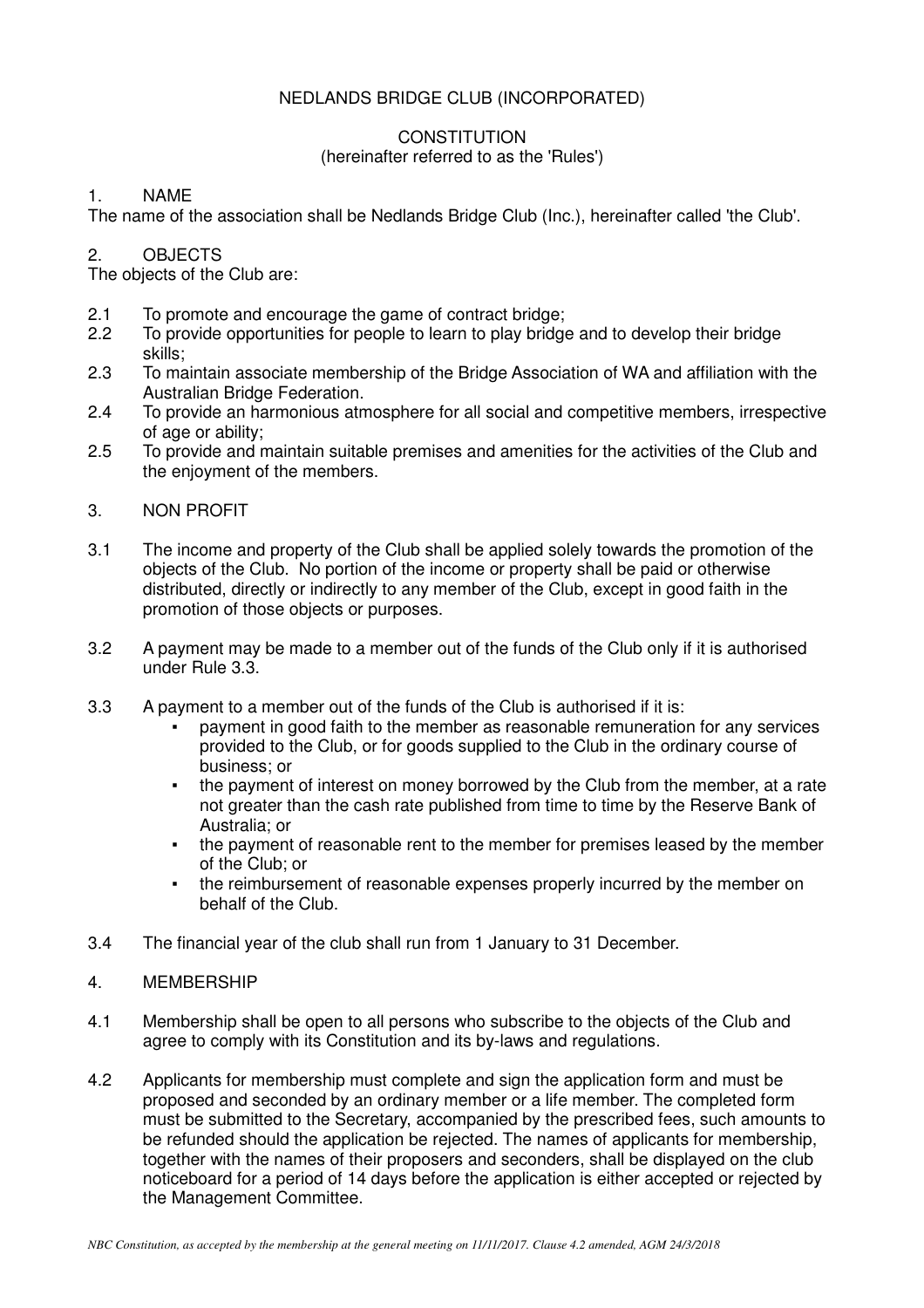- 4.3 The Management Committee shall consider and accept, reject or defer such application without applying any discrimination, but shall have the right to refuse membership to any person without assigning a reason.
- 4.4 There shall be the following classes of persons who shall be eligible to play at the Club:
	- Ordinary members
	- Honorary life members
	- Temporary members
	- Guests of members and visitors

#### 4.4.1 Ordinary members.

An ordinary member shall be a person who has been duly elected as provided above and has paid the prescribed fees.

### 4.4.2 Honorary life members

Life membership may be conferred on an ordinary member for outstanding service to the Club over a number of years, if recommended by the Management Committee and confirmed by resolution of the majority of members present and voting at a general meeting. A life member shall be exempt from payment of the annual subscription and BAWA and ABF capitation fees and shall have all the rights, privileges and responsibilities of an ordinary member.

### 4.4.3 Temporary members

The following persons, not otherwise being members of the Club shall be deemed to be temporary members and shall be entitled to play at the Club:

• Persons who pay fees for preliminary bridge lessons conducted under the auspices of the Club on its premises during the period of their lessons and such further period up until 31 December of the same year;

A temporary member shall not be entitled to be present at any general meeting of the Club, hold office in the Club, propose or second any application for membership, bring any guest into the Club or play in club championship events.

## 4.4.4 Guests of members and visitors

An ordinary member or honorary life member shall be entitled to introduce up to 5 guests to the Club on any occasions. Visitors are members of any other bridge club affiliated with the BAWA and ABF, or international visitors. A guest or visitor shall not be supplied with liquor on Club premises unless on the invitation of and in the company of a member.

#### 4.5 Register of members

 The Club shall keep a register of members in which shall be recorded the names and postal or residential addresses of all members This register must be available for inspection at the Club's premises.

4.6 Subscriptions and Fees

4.6.1 Entrance Fees shall be determined from time to time by the Management Committee. Such fees shall be paid by the applicant for membership at the time of application for membership.

4.6.2 Annual Subscriptions shall be determined from time to time by the Management Committee. Annual subscriptions are payable in advance on the first  $(1<sup>st</sup>)$  day of January each year. No person whose subscription is in arrears on the  $28<sup>th</sup>$  day of February shall be entitled to the privileges of membership.

## 4.7 Resignations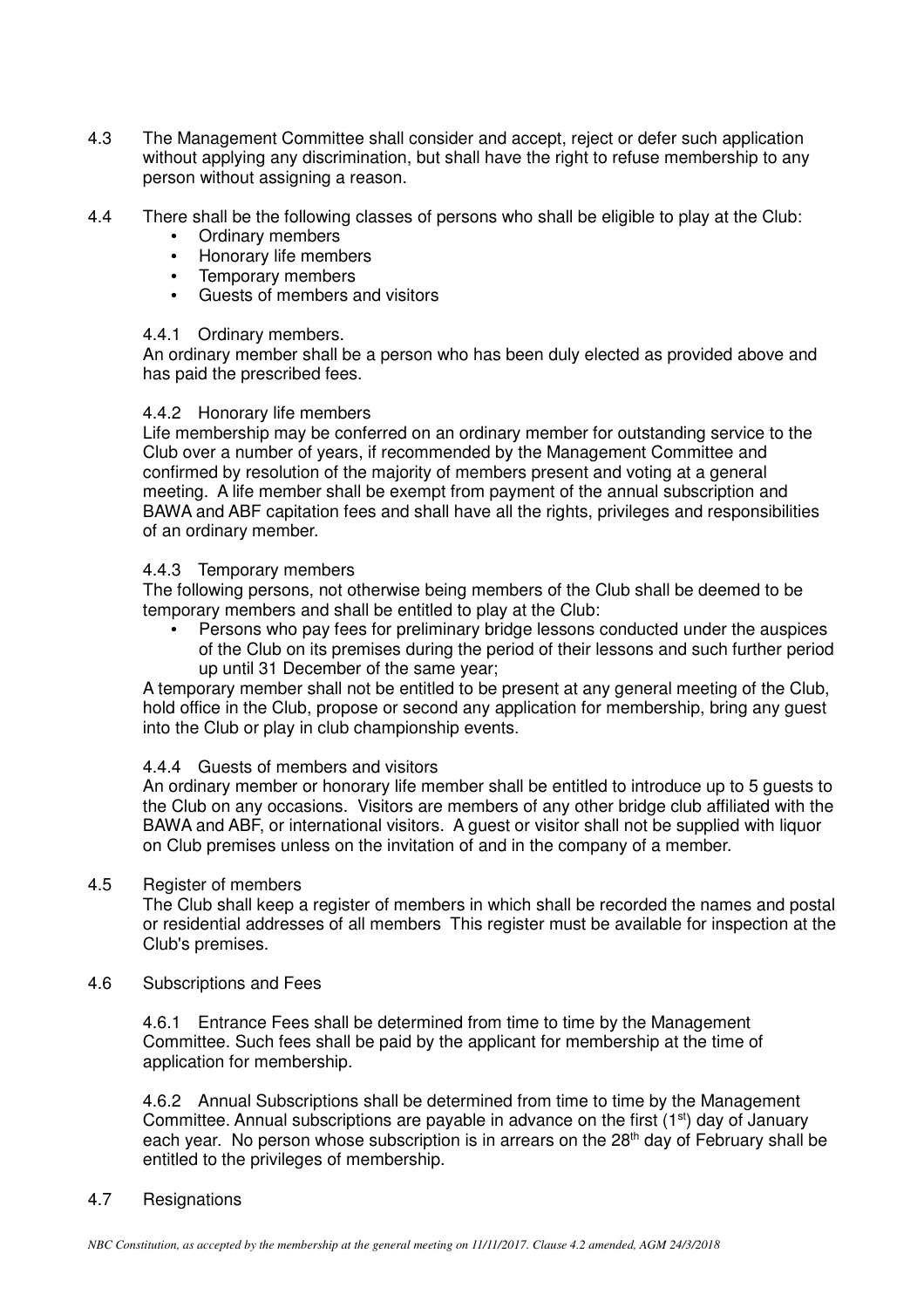Any member wishing to resign from the Club shall give notice in writing to the President or Honorary Secretary to that effect. Upon giving the said notice the member shall cease to be a member, but without relieving him/her from any liability to the Club incurred prior to the giving of such notice.

4.8 Suspensions and Expulsions

4.8.1 The Club Recorder shall consider verbal or written complaints regarding behaviours or other issues to do with conduct at the playing table or on Club premises, and shall mediate those complaints or refer them to the Management Committee under 4.8.2 below.

4.8.2 A member who infringes the Constitution or any rules, regulations or by-laws made hereunder or having in the opinion of the Management Committee been guilty of conduct prejudicial to the interests of having in the opinion of the Management Committee been guilty of conduct prejudicial to the interest the Club may be reprimanded, suspended or expelled by the Management Committee. in which latter the Club may be reprimanded, suspended or expelled by the case the name of the member will be expunged from the register. A member facing expulsion shall be entitled to make a case against expulsion at a meeting of the Management Committee before the expulsion takes effect.

4.8.3 If the committee decides to expel the member, the member may, by notice in writing to the Secretary within seven (7) days of being informed of the decision of the Management Committee, refer the decision without delay to a general meeting. The decision of the Management Committee to expel shall prevail unless reversed by resolution of the majority of those present and entitled to vote at the meeting.

## 5. GENERAL MEETINGS

 The meetings of the club shall be convened by the Honorary Secretary and shall be held as follows:

5.1 Annual General Meetings

 The general meeting of the Club to be known as the Annual General Meeting (AGM) shall be held in the month of March each year at such time as the Committee may appoint. The purpose of and order of business of an AGM shall be:

 5.1.1 To receive and if thought fit adopt the report of the Management Committee; 5.1.2 To receive and if thought fit adopt the Balance Sheet and Income and Expenditure Account for the Club's financial year ending on the preceding 31 December;

5.1.3 To receive and if thought fit adopt the Treasurer's Report and Auditor's Report;

5.1.4 To elect the Management Committee and Auditor for the ensuing year;

 5.1.5 To transact such other business as is brought forward and of which notice shall have been given in accordance with the Constitution as if such business were business which might be dealt with at any other general meeting.

- 5.2 Other General Meetings
	- 5.2.1 A general meeting other than the AGM may be called by:
		- Any twenty (20) ordinary members and honorary life members requisitioning a meeting; or
		- Four (4) members of the Management Committee requisitioning a meeting.

 5.2.2 Upon a general meeting being requisitioned, the Honorary Secretary shall give notice to all members of the date of the meeting and the business to be discussed in the general meeting, which business shall firstly be set out in the notice to the Honorary Secretary requisitioning the meeting.

5.3 Fourteen (14) days notice shall be given of all general meetings other than a general meeting to amend the Constitution, for which twenty one (21) days notice shall be given.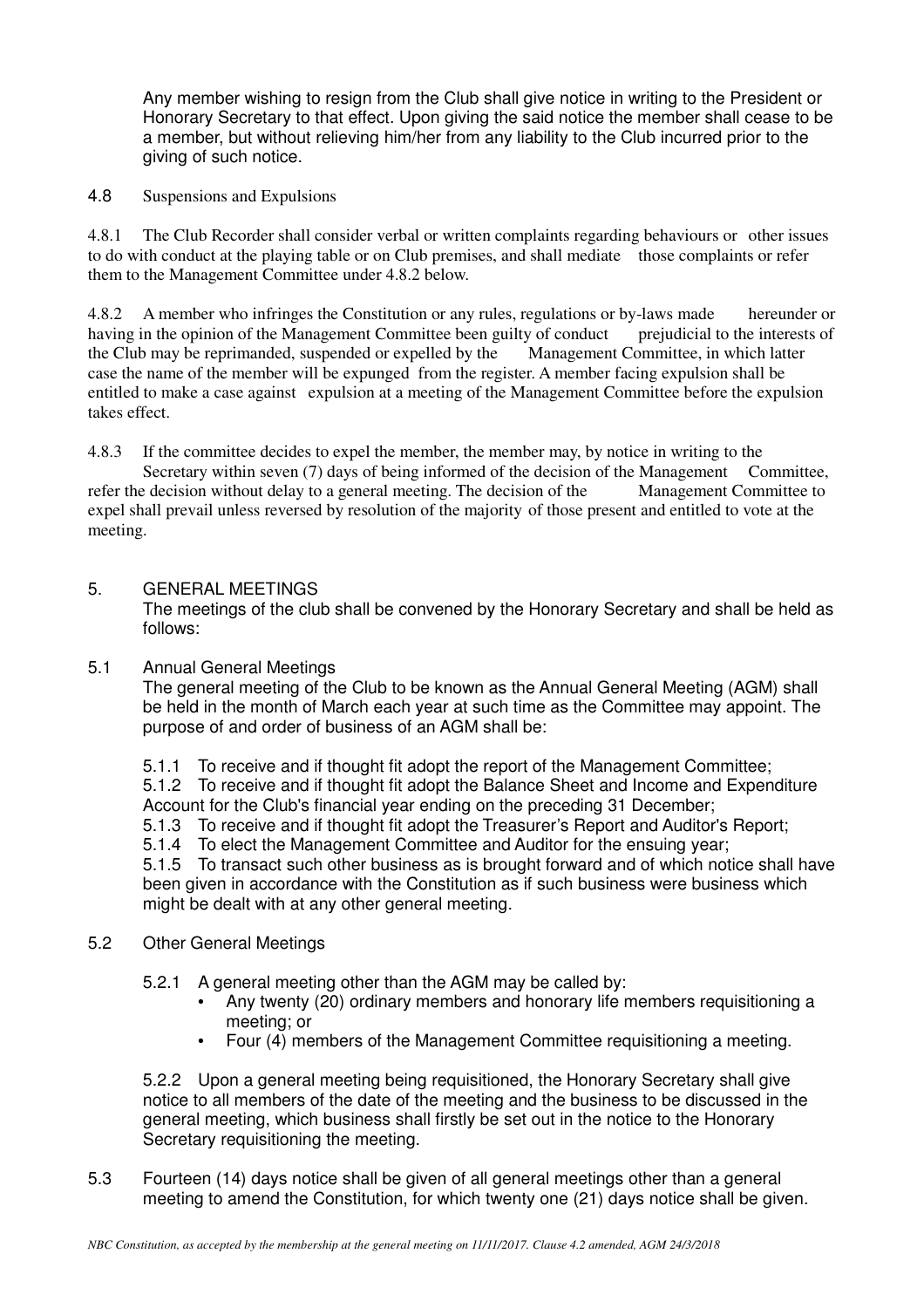5.4 At all general meetings of the Club:

 5.4.1 The President shall be chair of the meeting, and in the absence of the President, the Vice-President shall act as chair.

 5.4.2 In the absence of both the President and Vice-President the meeting shall elect a chair for that meeting.

5.4.3 Each member shall be entitled to cast one vote.

5.4.4 Votes shall be recorded by a show of hands.

5.4.5 A resolution put to the vote will be decided by a simple majority of votes cast.

5.4.6 The chair at any meeting shall have a second or casting vote.

5.4.7 Ten percent (10%) of the membership of the Club who are present and who enjoy voting rights shall form a quorum. If a quorum is not present within 30 minutes of the time appointed for a general meeting the meeting will be adjourned and reconvened at the same time and day seven (7) days hence. The quorum for the adjourned meeting shall be the number of members present.

5.4.8 Members who cannot attend the Annual General Meeting may appoint a proxy. Proxy forms must be received and validated by the Honorary Secretary before the commencement of the meeting.

- 6. MANAGEMENT COMMITTEE
- 6.1 The business and general affairs of the Club shall be under the management and control of the Management Committee which may exercise all the powers of the Club as are not by the rules required to be exercised by the Club in general meeting.
- 6.2 The Management Committee shall hold such meetings as it thinks fit, provided that not more than three (3) months shall elapse between each meeting, and minutes of the proceedings shall be entered into a minute book established for that purpose.
- 6.3 The Management Committee shall consist of the following:
	- **President**
	- **Vice President**
	- **•** Secretary
	- **Treasurer**
	- At least (4) ordinary committee members.
	- The Tournament Manager and House Manager are appointments made from the members of the Management Committee.
- 6.4 The Management Committee shall be elected by the members at the AGM and nominations for candidates shall be submitted to the Secretary in writing, signed by the proposer and a seconder and endorsed by the candidate not less than seven (7) days before the AGM.
- 6.5 Management Committee members shall be eligible for re-election from year to year, but no person shall hold the office of President for more than three (3) consecutive years.
- 6.6 Four (4) members of the Management Committee shall form a quorum.
- 6.7 The President shall be chair of the Management Committee and in the absence of the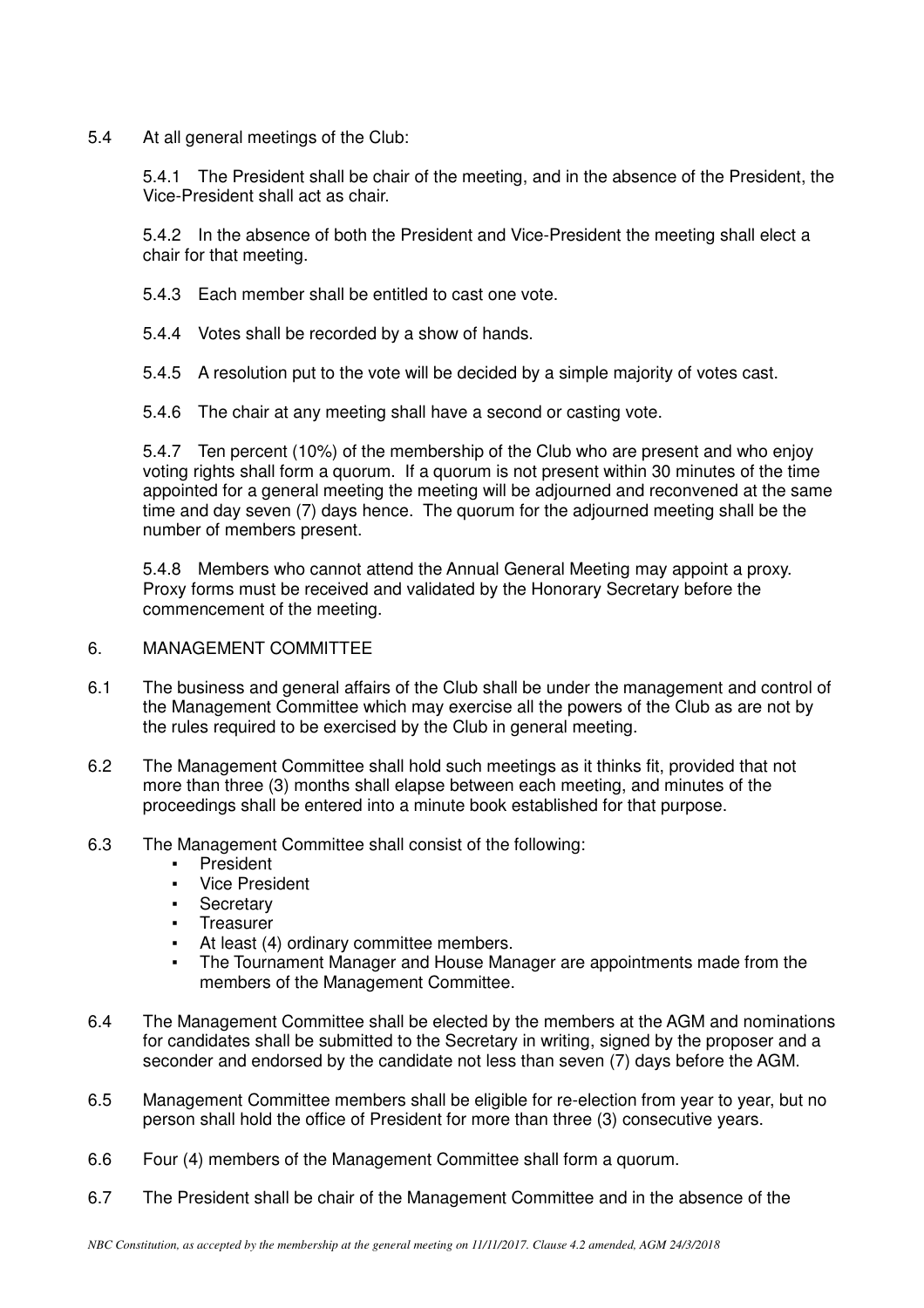President, the Vice President shall act as chair. In the absence of both the President and Vice President, the meeting shall elect a chair for that meeting.

- 6.8 The position of any member of the Management Committee shall become vacant if that member dies, resigns or is absent from three (3) or more consecutive meetings of the Management Committee without prior leave, or ceases to be a member of the Club. The Management Committee may appoint a member of the Club to fill any vacancy on the Management Committee and such appointment shall remain valid until the election of the new Management Committee at the next AGM.
- 7. POWERS AND DUTIES OF THE MANAGEMENT COMMITTEE

 Without limiting the power conferred upon the Management Committee by this Constitution the Management Committee shall have the power:

7.1 To lease, mortgage or charge any of the property or rights of the Club.

7.2 To determine who may sign bills, notes, receipts, endorsements, cheques, releases, contracts and documents on behalf of the Club

7.3 To purchase, lease or otherwise acquire for the Club any property, rights or privileges (including, without limitation, leases from any shire or local government authority) at such price (if any) and upon such other terms as may be thought fit.

To pay for any right or property acquired or any services rendered to the Club either olly or partly in cash, or in debentures or securities charged upon all or any part of the esent or future property of the Club.

7.5 Subject always to the Liquor Act:

7.5.1 To exercise full control of the purchase of the supplies of liquor to the Club and the sale supply and disposal of such liquor.'

7.5.2 To nominate from time to time a person to be responsible as manager on behalf of the Club.

- 7.6 To institute, conduct, defend, compound or abandon any legal proceedings by or against the Club or otherwise concerning the affairs of the Club and allow time for payment or satisfaction of any debts due and of any claims or demands by or against the Club.
- 7.7 To refer any claims or demands by or against the Club to arbitration and perform and observe any award following such arbitration.
- 7.8 To invest and deal with any monies of the Club not immediately required for the purpose of the Club upon such securities and in such manner as may be permitted by the law relating to the investment of trust funds.
- 7.9 To appoint any delegate or delegates to represent the Club for any purpose with such powers as may be within the powers exercisable by the Management Committee (other than this power of delegation) as may be thought fit.
- 7.10 To elect members.
- 7.11 To determine at any time or from time to time that any temporary member, guest or visitor is not eligible to play at the Club.
- 7.12 To make by-laws not being inconsistent with this Constitution and at any time to repeal or amend any such by-laws.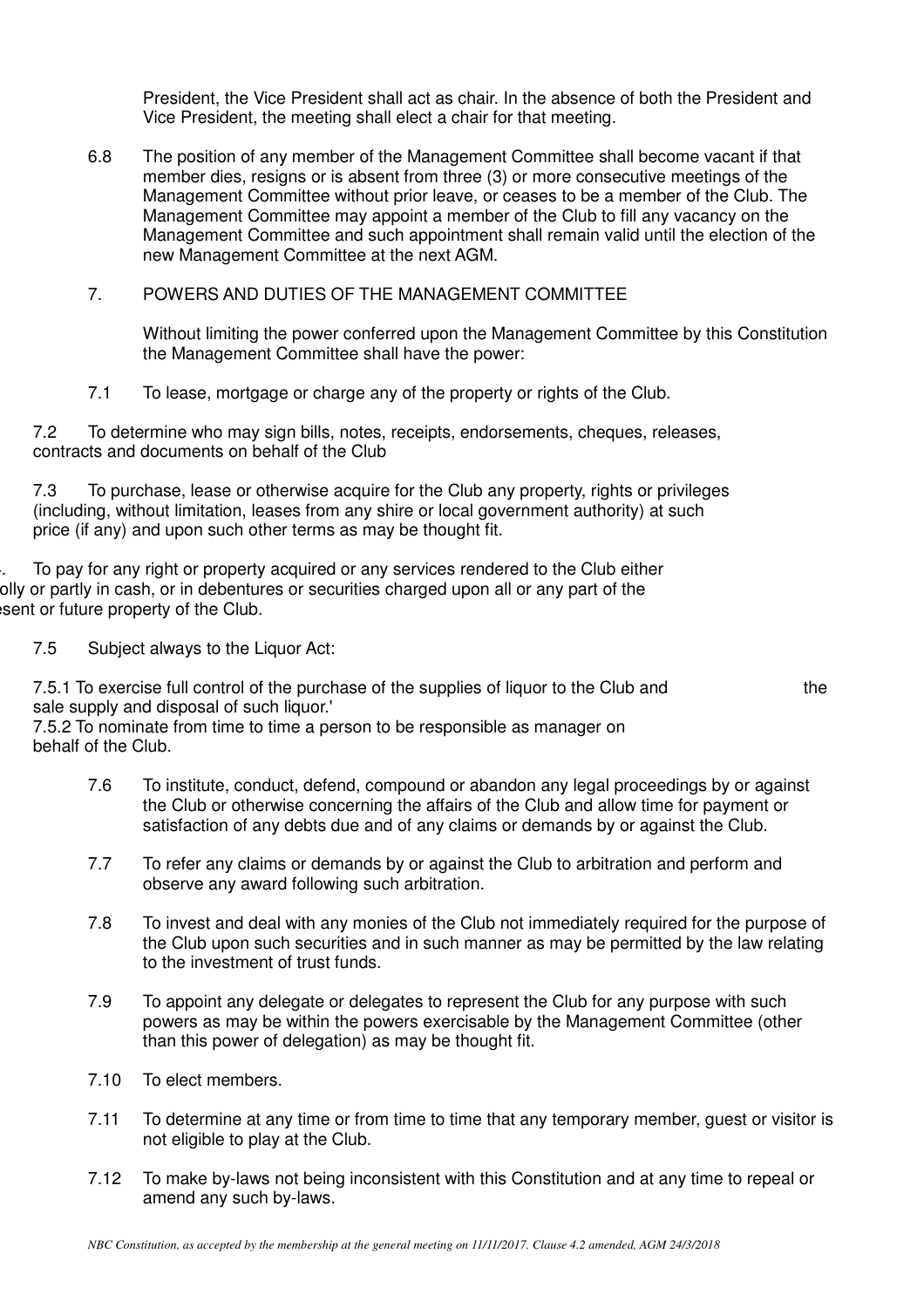- 7.13 To do such other things not being inconsistent with this Constitution to ensure the proper and efficient running of the Club including setting table money and bar prices.
- 7.14 To fill any casual vacancies on the Management Committee resulting from the resignation, death or removal from office of any of its members.

## 8. DUTIES OF OFFICE BEARERS

## 8.1 President

The President shall:

- Preside at all Club General Meetings and Management Committee meetings when present;
- Be responsible for the proper conduct of Club affairs as set out in this Constitution;
- Co-ordinate Club policy as approved by the Management Committee;
- Be empowered to co-opt for particular tasks:
- Be responsible for the representation of the Club at official functions when invited by kindred clubs and associations;
- Be an ex-officio member of all sub-committees and the Tournament Committee.

# 8.2 Vice President

The Vice President shall:

- Assist the President at all times;
- Preside at meetings in the absence of the President:
- Deputise for the President at meetings of Club sub-committees.

# 8.3 Secretary

The Secretary shall:

- Convene all general meetings of the Club and Management Committee meetings;
- Attend and take minutes of the above meetings:
- Manage the correspondence of the Club;
- Have custody of all documents of the Club, excluding those maintained by the Treasurer;
- Keep and maintain in an up-to-date condition the Register of Members;
- Keep and maintain in an up-to-date condition the Constitution of the Club;
- Keep and maintain in an up-to-date condition a record of the names and addresses of persons who hold the offices of the Club provided for by this Constitution, including all offices held by the persons who constitute the Management Committee and persons who are authorised to use the Common Seal of the Club;
- Perform such other duties as required by the Management Committee;
- Delegate any of the above duties if so authorised by the Management Committee to an assistant secretary.

# 8.4 Treasurer

The Treasurer shall:

- See that correct accounts and books are kept showing the financial affairs of the Club and the particulars usually shown in books of like nature;
- Ensure that all monies due to the Club are recovered and paid into such bank account of the Club as the Management Committee may nominate and pay out all monies approved for payment by the Management Committee;
- Report at each meeting of the Management Committee upon the Club's financial position and to advise at such meeting of default in payment of monies to the Club being monies due by way of annual subscription of otherwise;
- Produce for each AGM financial accounts for the financial year ending 31 December, such accounts having been duly audited.
- Delegate any of the above duties if so authorised by the Management Committee to an assistant treasurer.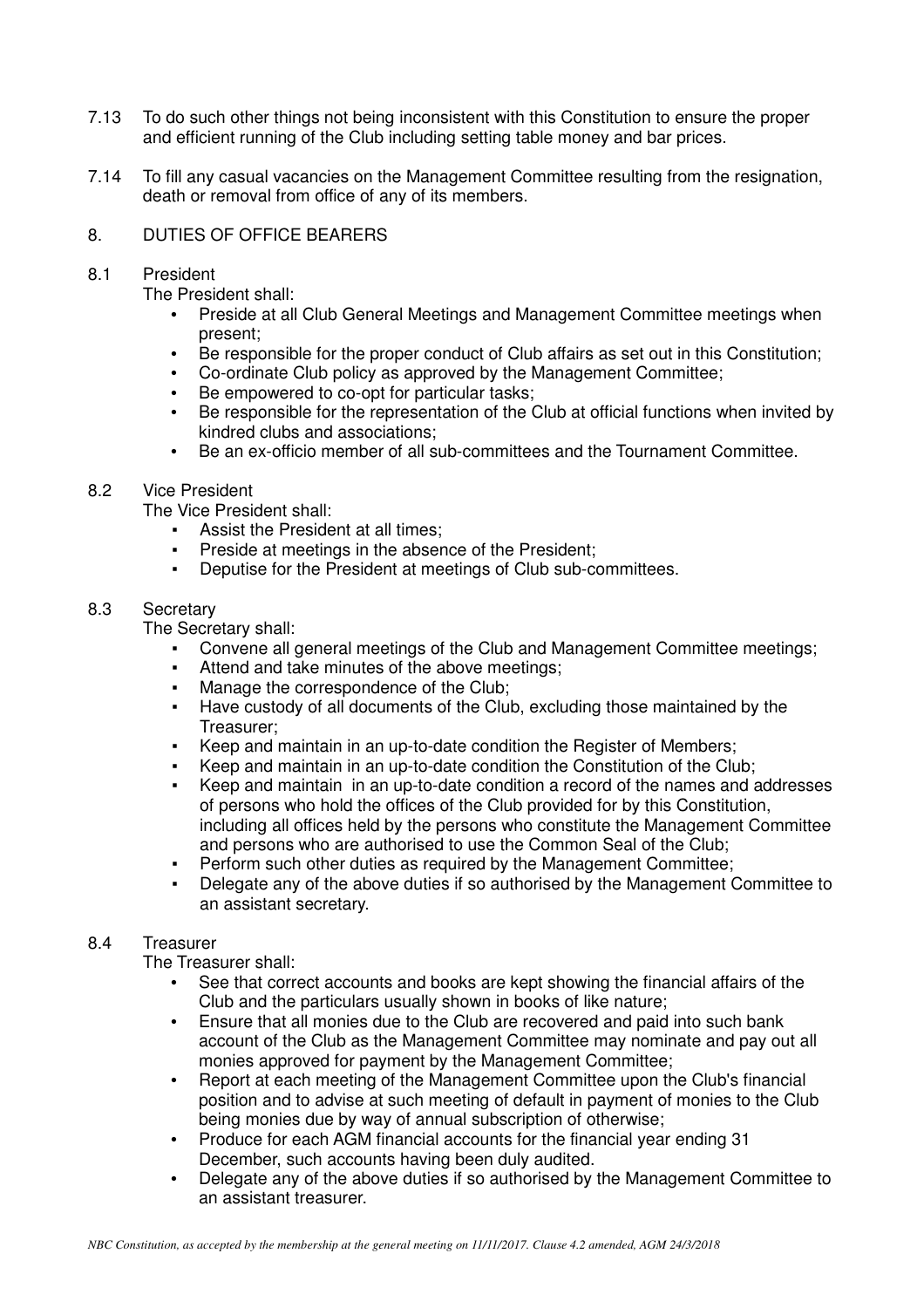## 8.5 House Manager

The House Manager shall:

- Be appointed from the committee members by the Management Committee at their first meeting after the AGM;
- Be responsible for the supply of refreshments for Club events;
- Advise the Management Committee on catering matters for Club events and special functions;
- Be responsible for the cleanliness and upkeep of all internal areas of the Club;
- Co-opt members to assist where necessary.

## 8.6 Tournament Manager

The Tournament Manager shall:

- Be appointed from the committee members by the Management Committee at their first meeting after the AGM;
- Advise the Management Committee on matters relating to the conduct of bridge events at the Club;
- Arrange for the education and training of tournament directors;
- Arrange for tournament directors to direct club bridge events.

## 9. AUDITOR

- 9.1 There shall be an auditor of the Club who shall be elected at an AGM of the Club and who shall hold office until the next AGM.
- 9.2 It shall be the duty of the auditor:
	- To audit the books and accounts of the Club in accordance with proper audit practice;
	- To report to the Management Committee such matters as the auditor is required to report in accordance with proper audit practice;
	- To report annually on the financial affairs of the Club after the completion of each Club financial year.

## 10. LICENCED PREMISES

 The Club and its members shall at all times comply with the requirements of the Liquor Licensing Act 1988 and any requirements or limitation imposed by the Club as a condition of the Club Licence by the Director of Liquor Licensing.

- 11. COMMON SEAL
- 11.1 The common seal of the Club shall be kept in the custody of the Secretary at the Club premises and only be affixed to any deed, instrument or other document pursuant to a resolution of the Management Committee and not otherwise.
- 11.2 Every deed, instrument or other document to which the seal is affixed shall be signed by the President or Vice President and shall be countersigned by the Secretary or the Treasurer.
- 11.3 The Secretary shall keep a seal register in which shall be recorded details of all documents to which the seal shall be affixed.
- 12. AMENDMENT AND REPEAL
- 12.1 This constitution shall not be amended, altered or repealed nor the club dissolved unless a resolution is passed by not less than two thirds of the members present at a general meeting called for that specific purpose. Notice or intention to move for any such alteration, amendment, repeal of dissolution shall be given in writing to the Secretary at least twenty eight (28) days prior to the date of the meeting, and within seven (7) days thereafter a copy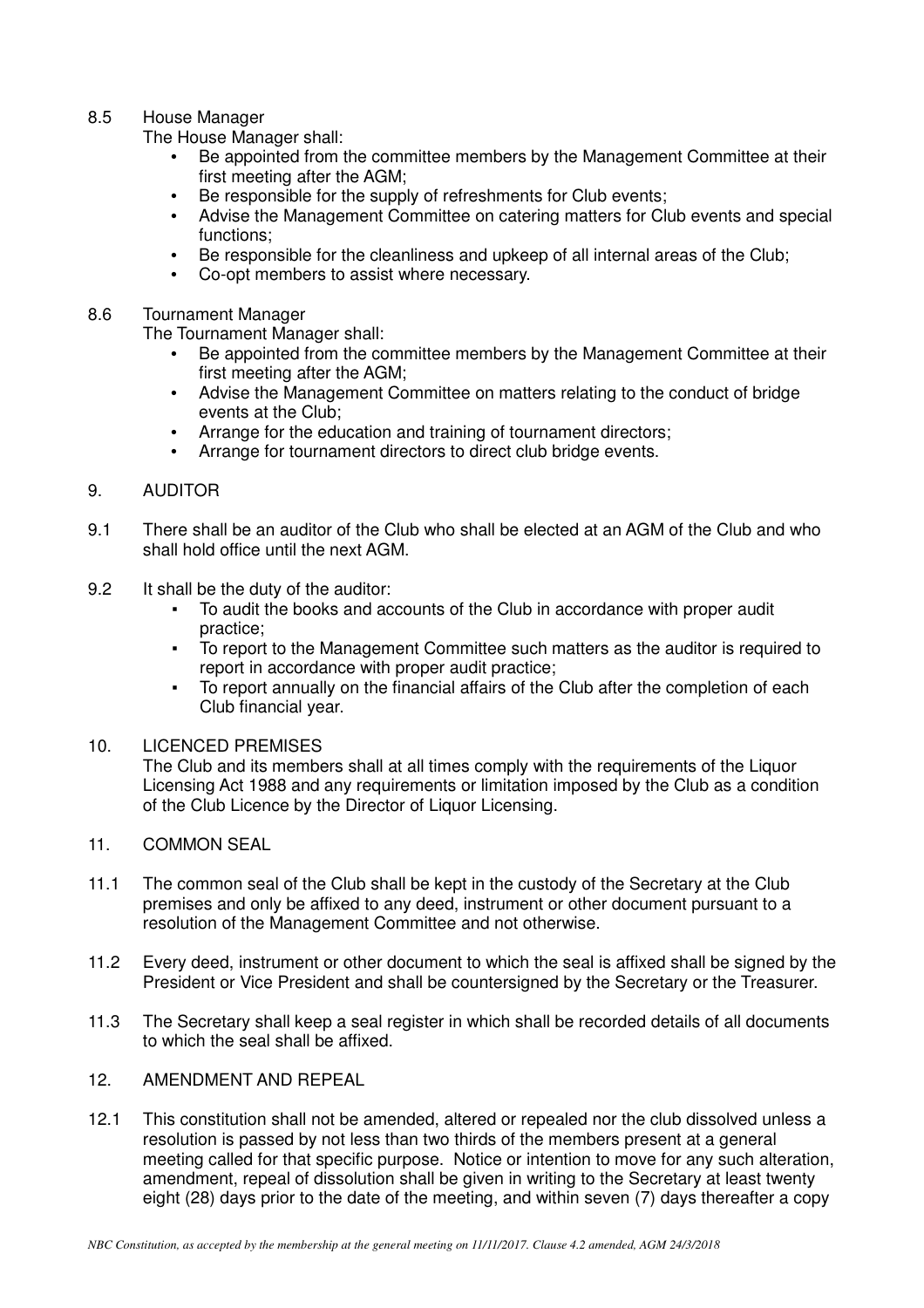of such notice shall be sent by the Secretary to each member of the Club together with notice calling the meeting.

- 12.2 Within thirty (30) days of the passing of a Special Resolution amending or altering the Constitution, the Management Committee shall lodge certified copies of such resolutions with:
	- The Commissioner of Corporate Affairs.
	- The Director of Liquor Licensing in Western Australia.

#### 13. DISSOLUTION

- 13.1 The Club may be dissolved or wound up by a resolution at any general meeting called for such a purpose.
- 13.2 If upon the dissolution or winding up of the Club there remain after the satisfaction of all its debts and liabilities any property whatsoever it shall not be paid to or distributed among members of the Club but shall be given or transferred either:
	- to some other incorporated association having objects similar wholly or in part to the objects of the Club and which prohibits the distribution of its income and property among its members; or
	- to some charitable object or objects; such association or charitable object shall be selected by the members of the Club at or before the time of dissolution or winding up provided that in default thereof or if and insofar as effect cannot be given to such determination then payment or distribution shall be as directed by a Judge of the Supreme Court.